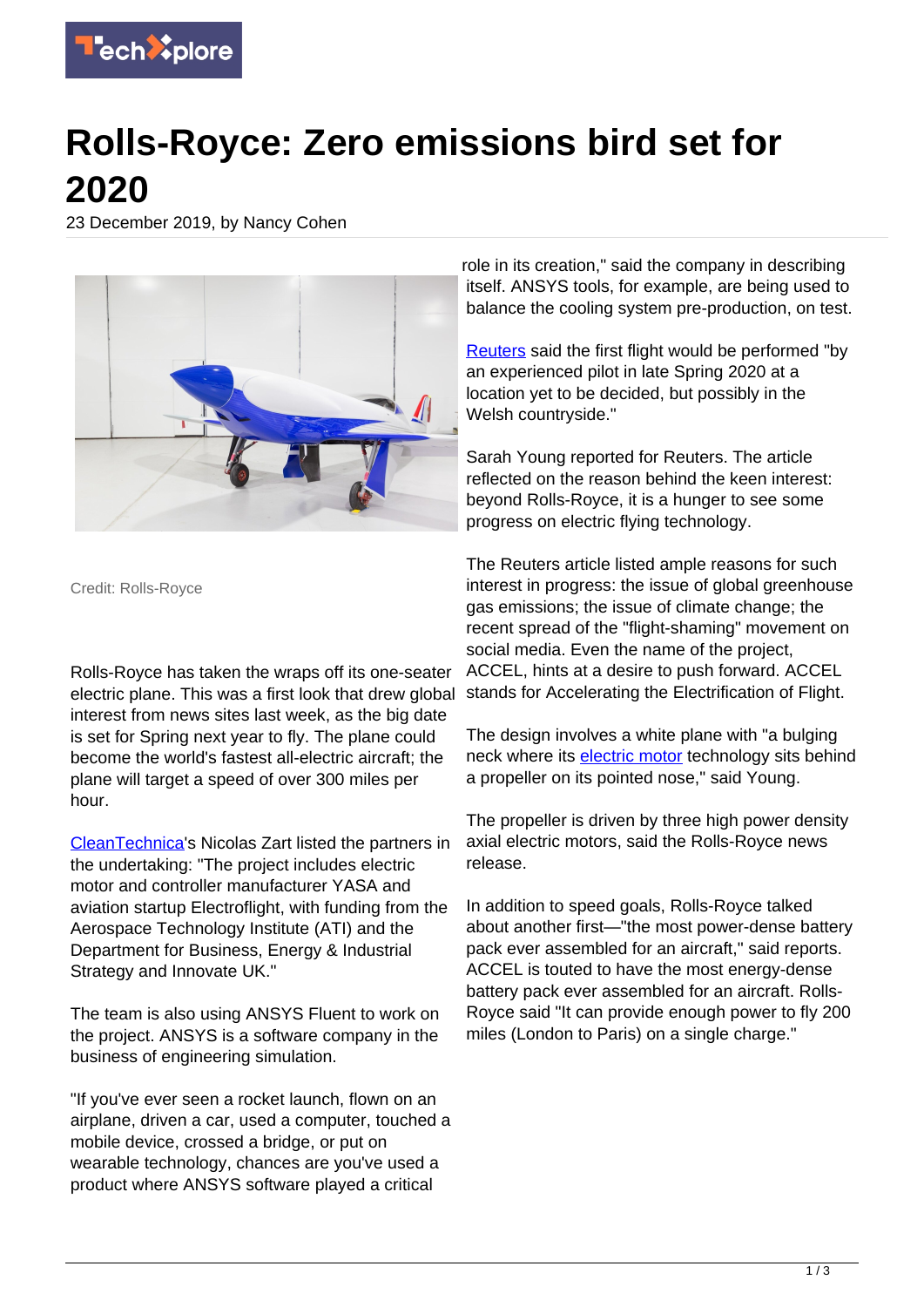



Credit: Rolls-Royce

Rolls-Royce: "Its 6,000 cells are packaged to minimise weight and maximise [thermal protection.](https://techxplore.com/tags/thermal+protection/) An advanced [cooling system](https://techxplore.com/tags/cooling+system/) ensures optimum performance by directly cooling cells during the high-power record runs."

What about taking care of the battery challenge in their electrical plane design?

"Creating the fastest all[-electric aircraft](https://techxplore.com/tags/electric+aircraft/) was never going to be done overnight," said Rolls-Royce, and the battery would need to be powerful enough to beat a series of speed and performance records—but (1) light enough to fly and (2) stable enough not to overheat.

"To ensure the project's success we are monitoring more than 20,000 data points per second and measuring battery voltage and temperature. We are also monitoring the overall health of the powertrain, which is responsible for powering the propellers and generating thrust."

Guy Norris in [Aviation Week](https://aviationweek.com/business-aviation/rolls-royce-unveils-all-electric-accel-aircraft) provided a capsule view of what Rolls-Royce can learn from the ACCEL project.

"Targeted specifically at developing know-how in energy storage and higher power density electrical systems, ACCEL is how Rolls is learning about the integration, packaging and management of lithiumion batteries as well as gaining a better

understanding of the thermal analysis of center cells."

Norris said that "Battery pack temperatures will be regulated using an active thermal management system configured with coolant pumps and a radiator mounted beneath the nose."

What's next? The team are integrating the electrical propulsion system in preparing the plane to make its "run for the record books," said the company. Matheu Parr, ACCEL project manager, Rolls-Royce, said they would be going to work with "demanding test environments before going for gold in 2020."

The recent unveiling of the plane was at Gloucestershire Airport.

In November, [The Guardian](https://www.theguardian.com/science/2019/nov/24/can-we-fly-and-have-net-zero-emissions-air-industry-e-fan-x-rolls-royce-engines-kerosine-carbon-2050) quoted Rob Watson, director of Rolls-Royce Electrical. He was talking abut the significance of the move to electric engines. "A third era in aerospace is emerging around us now, and it is enabled by electrification," he said. "From our perspective, it's a really exciting opportunity for us to help pioneer this third era."

CleanTechnica's Zart weighed in: "As we close this year, and a decade with it, I'm left grinning. Just 7 years ago I wondered when electricity would take to the air and when the convergence of the automotive and aviation industries would collide. It's happening. Stay tuned for more."

## **More information:**

[www.rolls-royce.com/media/pres … he-record](https://www.rolls-royce.com/media/press-releases/2019/19-12-2019-rr-unveils-all-electric-plane-targeting-the-record-books.aspx)[books.aspx](https://www.rolls-royce.com/media/press-releases/2019/19-12-2019-rr-unveils-all-electric-plane-targeting-the-record-books.aspx)

© 2019 Science X Network